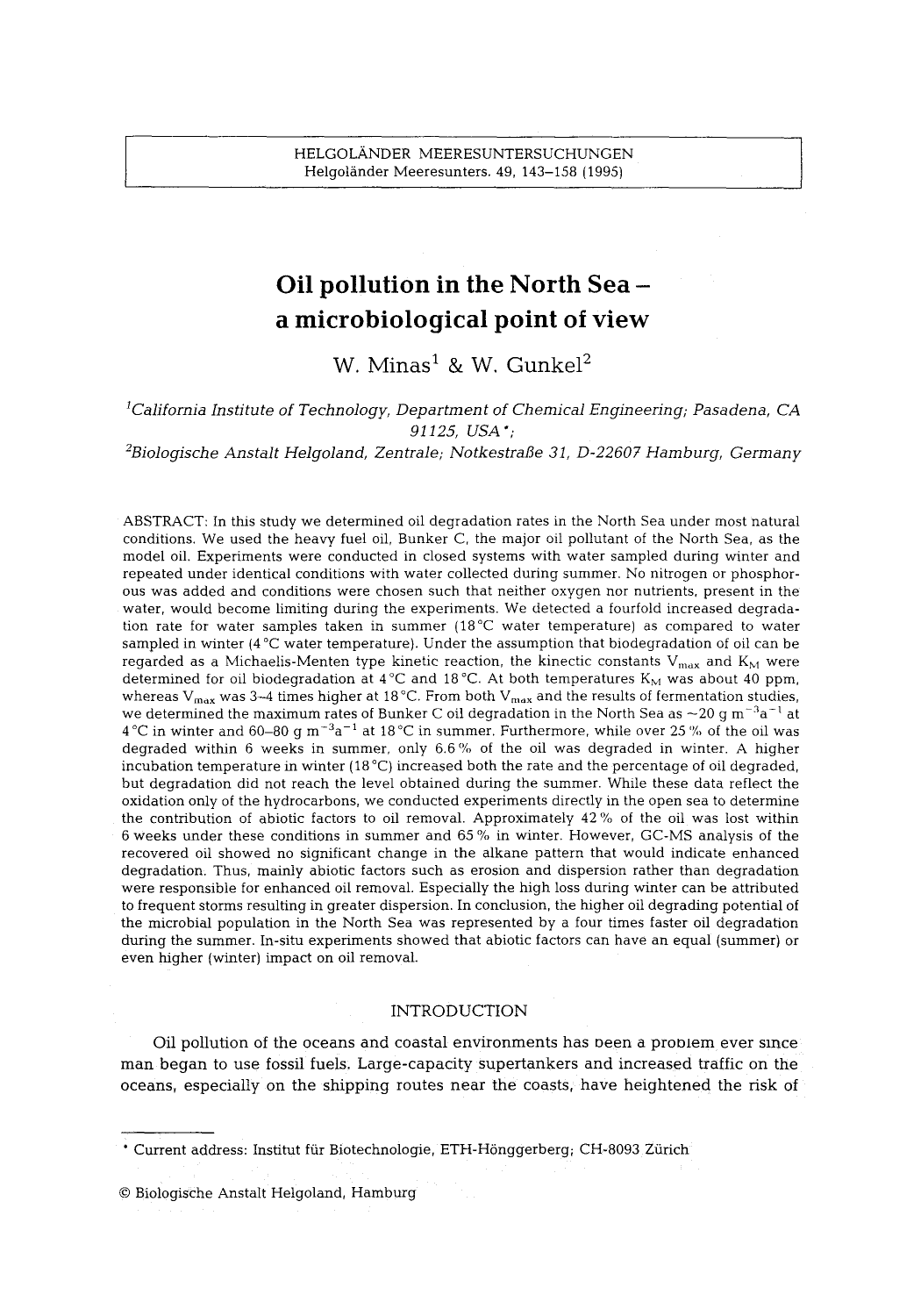large and catastrophic oil spills (National Research Council, 1985). The "EXXON Valdez" spill in 1989 and the Kuwait spill in 1991 were only two recent and spectacular examples of a long list of tanker or oil rig accidents that resulted in the release of thousands of tons of oil into the marine environment (Gait et al., 1991; Rao et al., 1991). Every time a large spill occurs, a variety of techniques are employed to (a) contain the spill, (b) to recover as much as possible of the spilled oil, and (c) to remove the remaining oil from sight by either dispersion, chemically or mechanically, or by enhancing biological degradation of the oil {Atlas, 1991).

Several estimates on the oil input into the oceans have been released during the last decade (National Research Council, 1985). An example of a best estimate is given in Table 1. According to this estimate, about 40 % of the anthropogenic oil input is due to tanker operation, accidents and oil drilling activities. Roughly the same amount of oil enters the sea as urban and industrial wastewater. Harbour activities and shipping account for the rest. In addition to anthropogenic sources, natural oil seeps, as found at the bottom of the Gulf of Mexico and the Caribbean Sea, sediment erosion, and most

| Source                                                                                                   | Best estimate<br>(in million tons per year) |  |
|----------------------------------------------------------------------------------------------------------|---------------------------------------------|--|
| Anthropogenic sources                                                                                    | 3.0                                         |  |
| Offshore drilling                                                                                        | 0.05                                        |  |
| Transport                                                                                                |                                             |  |
| Tanker                                                                                                   | 0.7                                         |  |
| Dry docking                                                                                              | 0.03                                        |  |
| Harbours                                                                                                 | 0.02                                        |  |
| Fuel and Bilge oils                                                                                      | 0.3                                         |  |
| Tanker accidents                                                                                         | 0.4                                         |  |
| Non-tanker accidents                                                                                     | 0.02                                        |  |
| (Total)                                                                                                  | (1.47)                                      |  |
| Urban and industrial wastewater                                                                          |                                             |  |
| Urban sewage                                                                                             | 0.7                                         |  |
| Refineries                                                                                               | 0.1                                         |  |
| Industrial sewage                                                                                        | 0.2                                         |  |
| Urban runoff                                                                                             | 0.12                                        |  |
| Rivers                                                                                                   | 0.04                                        |  |
| Dumping                                                                                                  | 0.02                                        |  |
| (Total)                                                                                                  | (1.18)                                      |  |
| Atmosphere (unburned fuels)                                                                              | 0.3                                         |  |
| Natural sources                                                                                          | 10.25                                       |  |
| Oils seeps                                                                                               | 0.2                                         |  |
| Sediment erosion                                                                                         | 0.05                                        |  |
| Photosynthetic hydrocarbons                                                                              | $10^*$                                      |  |
| <b>TOTAL</b>                                                                                             | 13.2                                        |  |
| * Global primary production $\sim 5$ *10 <sup>10</sup> t/a, hydrocarbon content 0.03 % (Floodgate, 1984) |                                             |  |

| Table 1. Annual input of hydrocarbons into the oceans. Data from National Research Council |  |
|--------------------------------------------------------------------------------------------|--|
| $(1985. \text{ modified})$                                                                 |  |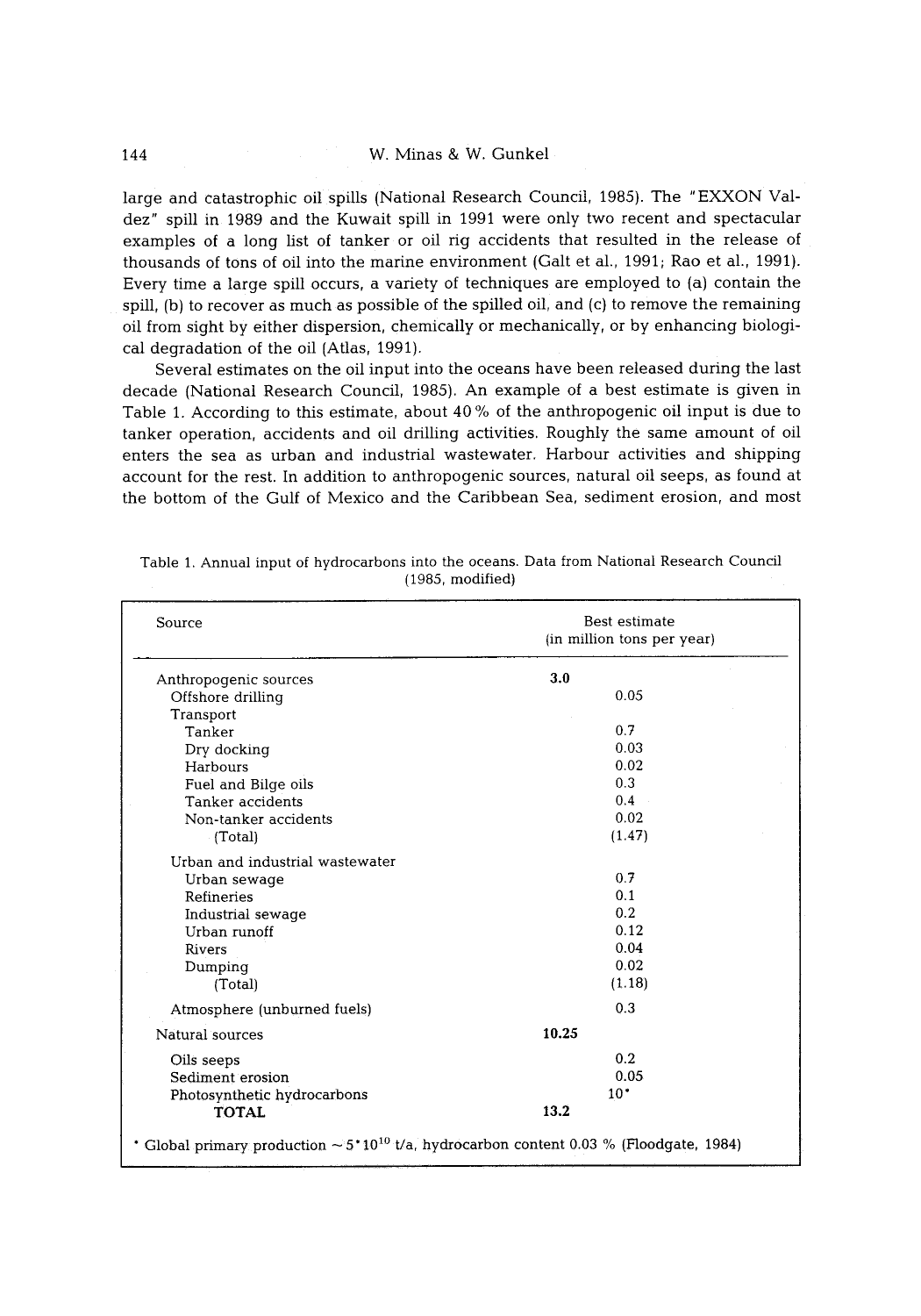important, hydrocarbons (mostly aliphatics, saturated and olefinic) produced photosynthetically by land- and sea plants account for most of the hydrocarbons released into the sea (Floodgate, 1984).

Looking at hydrocarbons as natural products, it is not surprising to find organisms that are able to degrade these energy-rich substrates. Bacteria, several fungi, yeasts, cyanobacteria, and some algae are able to oxidize hydrocarbons. Environmentally significant biodegradation of hydrocarbons is accomplished by bacteria only in marine environments and by mainly bacteria and fungi in freshwater environments. However, no single species is able to completely oxidize an oil (Leahy & Colwell, 1990). The complexity and varying composition of crude oil or refined products require a complex population of different microorganisms adapted to oxidize the various compounds of an oil. Generally, a wide variety of bacteria will quickly degrade n-alkanes and light-weight aromatics. Iso-alkanes, high molecular weight aromatics, and heterocyclic compounds are oxidized at a slower rate by fewer bacteria. The higher the number of rings, the more persistent the component (Leahy & Colwell, 1990). So called "Tar Balls" are examples of a very persistent form of oil mainly comprised of waxes, polycyclic asphaltenes, and resins. Introduction of oil into a previously oil-free environment results in an enrichment for oil-degrading microorganisms by several orders of magnitude within a few days (Atlas, 1991; Gunkel, 1967). The presence of an initially high number of oil-degrading bacteria indicates a previous history of oil contaminations or a chronic contamination by oil (Atlas, 1991).

Other factors affecting biodegradation of oil are environmental conditions, such as the availability of oxygen, nutrients, and the water temperature. Environmentally significant amounts of oil are only degraded under aerobic conditions (Atlas, 1991; Ward et al., 1980). As a rule of thumb, about 3.5 g of oxygen are required for the complete oxidation of one gram of oil (Gibbs, 1975; Gibbs & Davis, 1976). Low concentrations of fixed forms of nitrogen and phosphorous are the limiting factors for bacterial growth at sea and will inhibit oil biodegradation. Increased temperature speeds up growth and metabolic activity, and will enhance oil oxidation. However, higher temperature also increases the solubility and toxicity of hydrocarbons (Bossert & Bartha. 1984), and reduces the amount of dissolved oxyen in the water which in turn could inhibit oil degradation.

Several factors have prompted us to study the biodegradation of the heavy fuel oil Bunker C in the North Sea and the German Bight, in particular. The German Bight and the Wadden Sea are of both ecological and economic importance. They are the nursery for the North Sea fish stocks as well as of great recreational value (Tromp & Coenen, 1991). In addition, the North Sea is the sea with the highest traffic worldwide. This heavy traffic has led to an increased number of oil spills, over 80 % of which involved Bunker C fuel oil (Dahlmann, 1985). Interestingly, oil contaminations were observed more frequently during the winter months (Reineking, 1984; Vauk, 1984).

In this study we addressed the question of seasonal variations in the oil degrading potential in the North Sea. Experimental conditions for laboratory experiments were chosen, to closely resemble conditions in the open North Sea Biodegradation rates and oil degradability were determined in experiments conducted during winter and summer. The effect of the water temperature on oil oxidation rates and its degradability is discussed. In addition, results are presented from in-situ experiments conducted in the North Sea near Helgoland, and the role of physical factors for oil removal are evaluated.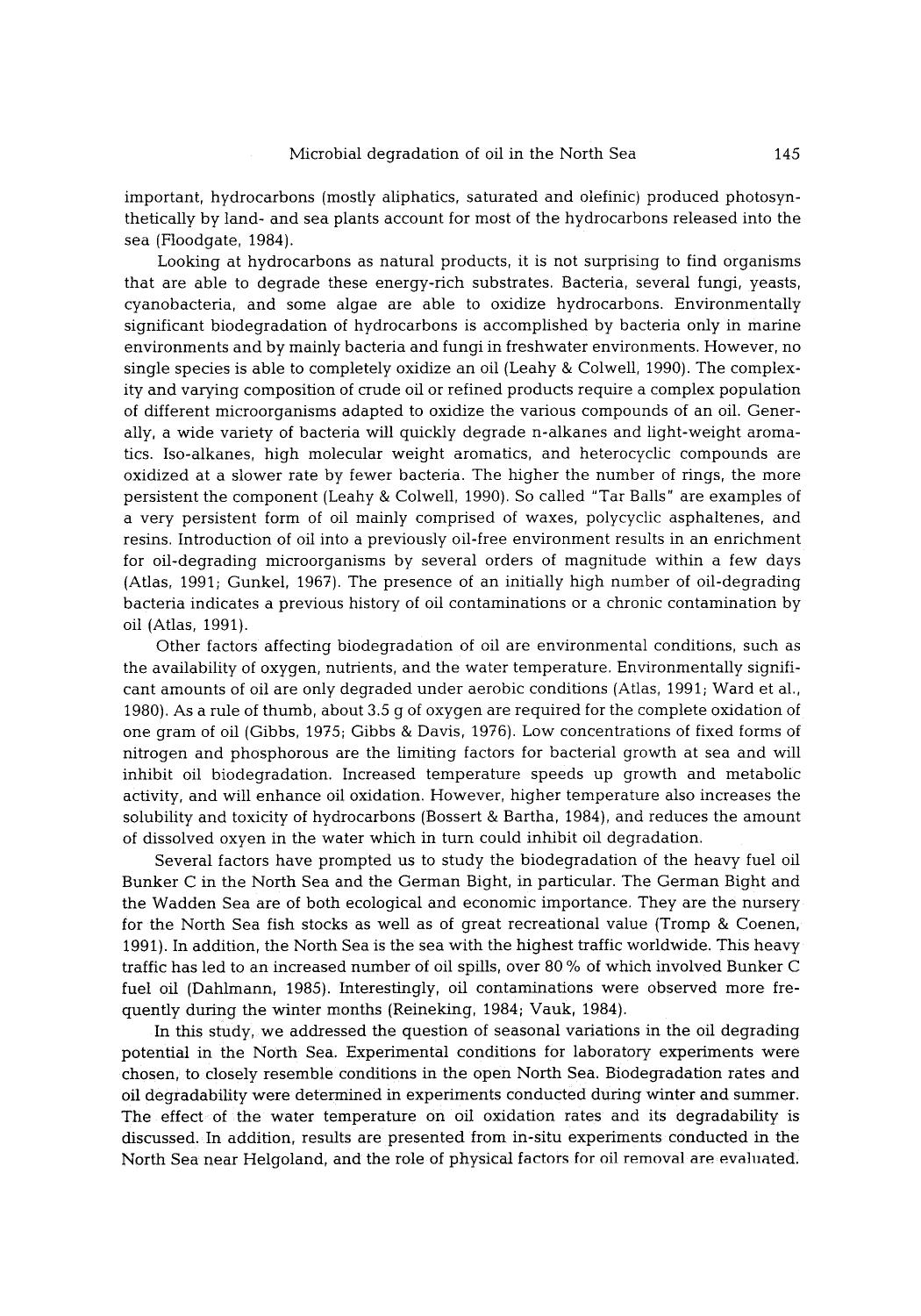#### 146 W. Minas & W. Gunkel

### MATERIAL AND METHODS

Bunker C-oil was obtained from the ESSO refinery in Hamburg. It consisted of a 350 °C residue of crude oil, containing long chain alkanes (mostly  $> C_{20}$ ), and "up to some mass percentages" polycyclic aromatics and heterocyclic hydrocarbons (ESSO AG Safety Data Sheet DIN 52900, Waso Nr 4400, 8.4. 1984). Prior to use, the oil was autoclaved at 120 °C for 20 min. A stock solution of this oil was prepared in diethyl-ether/chloroform  $(1:1[v:v])$  to permit precise handling of small quantities.

Seawater samples were collected at the station "Kabeltonne" (cable buoy) on the Helgoländer Roads (Gunkel, 1964) from 1 m below the surface. Water samples were processed immediately.

### Microbiological Methods

Viable counts were determined using either marine agar 2216 E solidified with 2 % Bacto agar (Difco), or a liquid minimal salt medium (MS) containing 7 mM  $Na<sub>2</sub>HPO<sub>4</sub>$ , 2.9  $mM K<sub>2</sub>HPO<sub>4</sub>$ , 9.35 mM NH<sub>4</sub>Cl in 75% aged seawater (Gunkel & Trekel, 1967) to which, after autoclaving and pH adjustment to 7.6 with NaOH, a 1:1 (v:v) mixture of sterile Diesel oil and Bunker C was added to a final concentration of about 5  $\%$  (v:v). Numbers of oil-degrading bacteria were determined by the most probable number (MPN) method, as outlined by Gunkel & Trekel 11967). Ten ml of MS medium were inoculated with 1 ml of serial dilutions of water samples and incubated for 12 weeks in the dark at  $18^{\circ}$ C on a reciprocal shaker at 100 strokes/rain. The number of other heterotrophic bacteria was determined by plating appropriate dilutions of water samples onto 2216 E seawater agar and incubating for 3 weeks at  $18^{\circ}$ C in the dark (Gunkel, 1964).

# Analytical Methods

The oxygen content of water samples was determined by a modified Winkler method (Kalle. 1939). Oil oxidation was determined by measuring oxygen consumption in water samples (in triplicates), incubated in the presence of oil. The oxygen consumption in the oil-free water sample was subtracted from that of the oil-containing sample in order to correct for the degradation of other organic material in the water. Knowing the biological oxygen demand (BOD), which is about 3.5 g  $O_2$  per gram of oil (Gibbs, 1975; Gibbs & Davis, 1976), the net oxygen consumption in the oil-containing water was used to calculate the amount of oil oxidized. Dividing the amount of oil degraded by the incubation time leads to the oil degradation rate, which was expressed as mg oil degraded per litre of water per day (mg  $l^{-1} d^{-1}$ ) or, if multiplied by 365, as g oil degraded annually per cubic metre (g m<sup>-3</sup> a<sup>-1</sup>). We attempted to keep the oxygen concentrations above 0.5 mg/l to eliminate inhibitions caused by oxygen limitation (ZoBell, 1940). This method does not distinguish between complete oxidation of the hydrocarbons, partial oxidation, or conversion into biomass. However, this method is fast and accounts quantitatively for oxidation of all the components of the oil (National Research Council, 1985).

The formation of oxidation products during hydrocarbon degradation was followed by measuring the formation of carbonyl compounds in water samples in a semi-quantitative mode, as described by Peach & Tracey (1955). Water samples were passed through a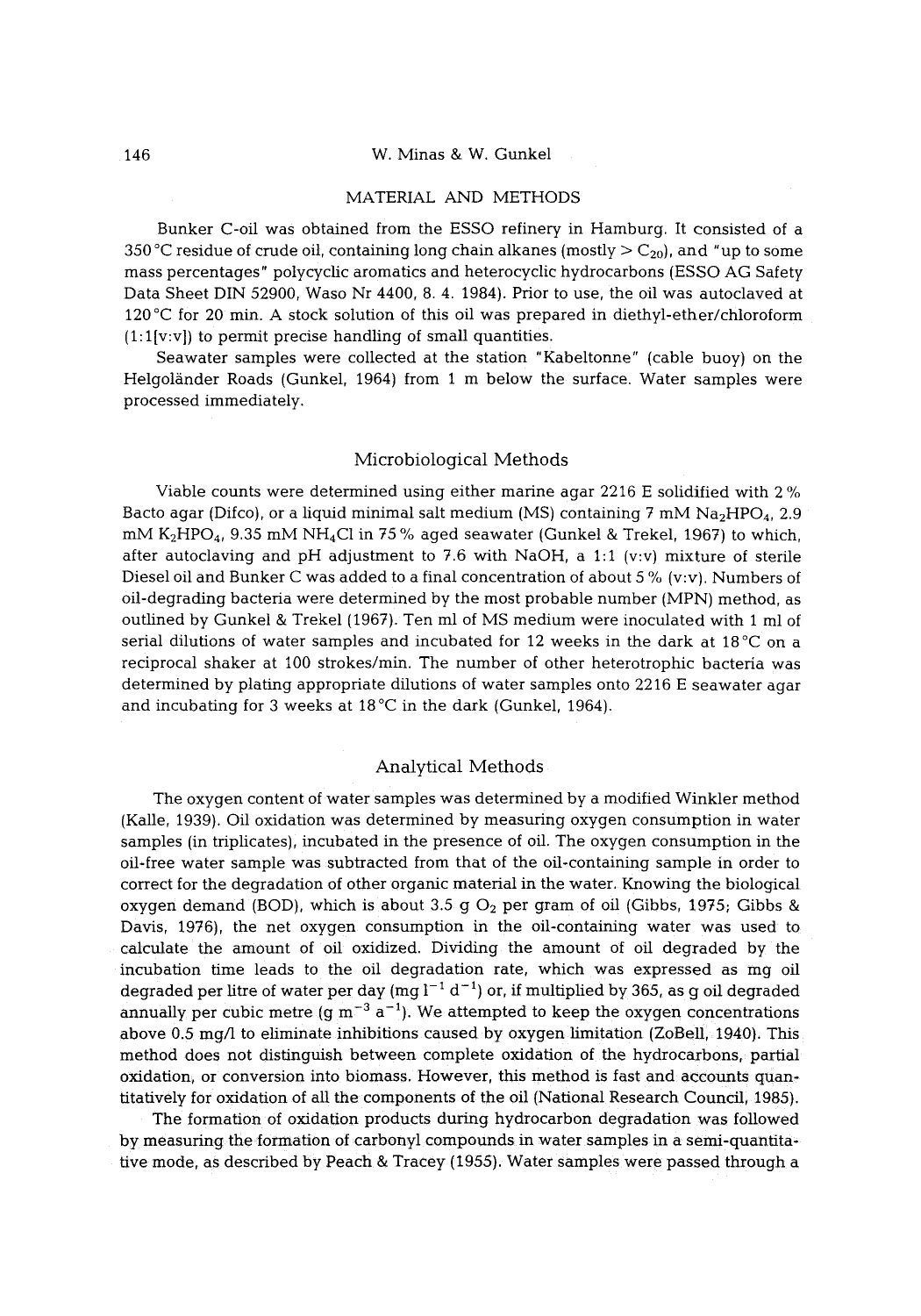### Microbial degradation of oil in the North Sea 147

0.45  $\mu$ m filter to remove cells, debris, and particles. To a 50-ml sample, 2 ml of 2,-4,dinitrophenylhydrazin (DNPH) solution was added (DNPH was dissolved in 2-n hydrochloric acid at a final concentration of 0.02 %). The sample was mixed and incubated for 30 min at  $22^{\circ}$ C. Then 2 ml carbontetrachloride (CTC) were added and the sample was shaken vigorously for one minute. After phase separation was completed, the organic phase was recovered and washed with 2 ml of 0.5-n NaOH before measuring its absorption at 335 nm against CTC. Analysis was performed in duplicates. Unoiled seawater samples, treated the same way, served as controls.

Data for concentrations of fixed nitrogen  $(NH_4^+, NO_2^-, NO_3^-)$  and phosphorous were obtained from the hydrographic group at the Biologische Anstalt Helgoland. Seawater samples, taken at the same location and time as the water samples for our experiments, were analysed using standard techniques (Gillbricht, 1985).

# Determination of oil degradation rates

Oil degradation rates were determined by measuring the oxygen consumption over a period of 16 days. Bunker C oil from the Bunker C-diethyl-ether/chloroform stock was dispensed into clean, sterile, dry 500-ml glass bottles containing 5 glass beads (0.5 mm). Constant rotation of the bottles ensured a thin oil cover coating the glass walls. The final concentration of oil was 20 ppm. After complete evaporation of the diethylether/ chloroform, the bottles were filled bubble-free with freshly collected seawater. The bottles were closed air-tight and incubated for up to 16 days in the dark at either  $18\,^{\circ}\text{C}$  or  $4^{\circ}$ C, slowly rotating head-down in a carousel. The rolling glass beads facilitated the mixing of the water. Oil-free water samples were incubated under identical conditions and served as controls. For the determination of the oxygen consumption, a bottle each of oil-free water and oil-containing water was taken for immediate measurement of the amount of dissolved oxygen in the water. Subsamples were used to determine the number of oil-degrading bacteria and other heterotrophic bacteria, and to monitor the levels of carbonyl components in the water.

### Determination of Bunker C oil degradability

Long-term incubation of water samples was necessary to determine the extent to which the Bunker C oil could be degraded by the indigenous microbial population in the North Sea. The experimental design was the same as for the determination of the rates, except that the incubation time was extended to up to 6 weeks and the oil content was reduced to 4 ppm. Under these conditions, the amount of oxygen and nutrients present in the water was sufficient for the degradation of 50 % of the oil.

# Fermentation studies

A different approach for measuring oil degradation was to run a batch-fermentation with seawater and Bunker C oil as the sole carbon source. We incubated 4 I of freshly collected seawater at 4 °C in winter and at 18 °C in summer in a fermentor (Eschweiler & Co, Kiel, Germany), aerated with sterile air at a rate of  $650$  l/h. A glass fritted disk  $(4.5 \text{ cm}$  in diameter), previously coated with  $100-150$  mg of oil, was lowered into the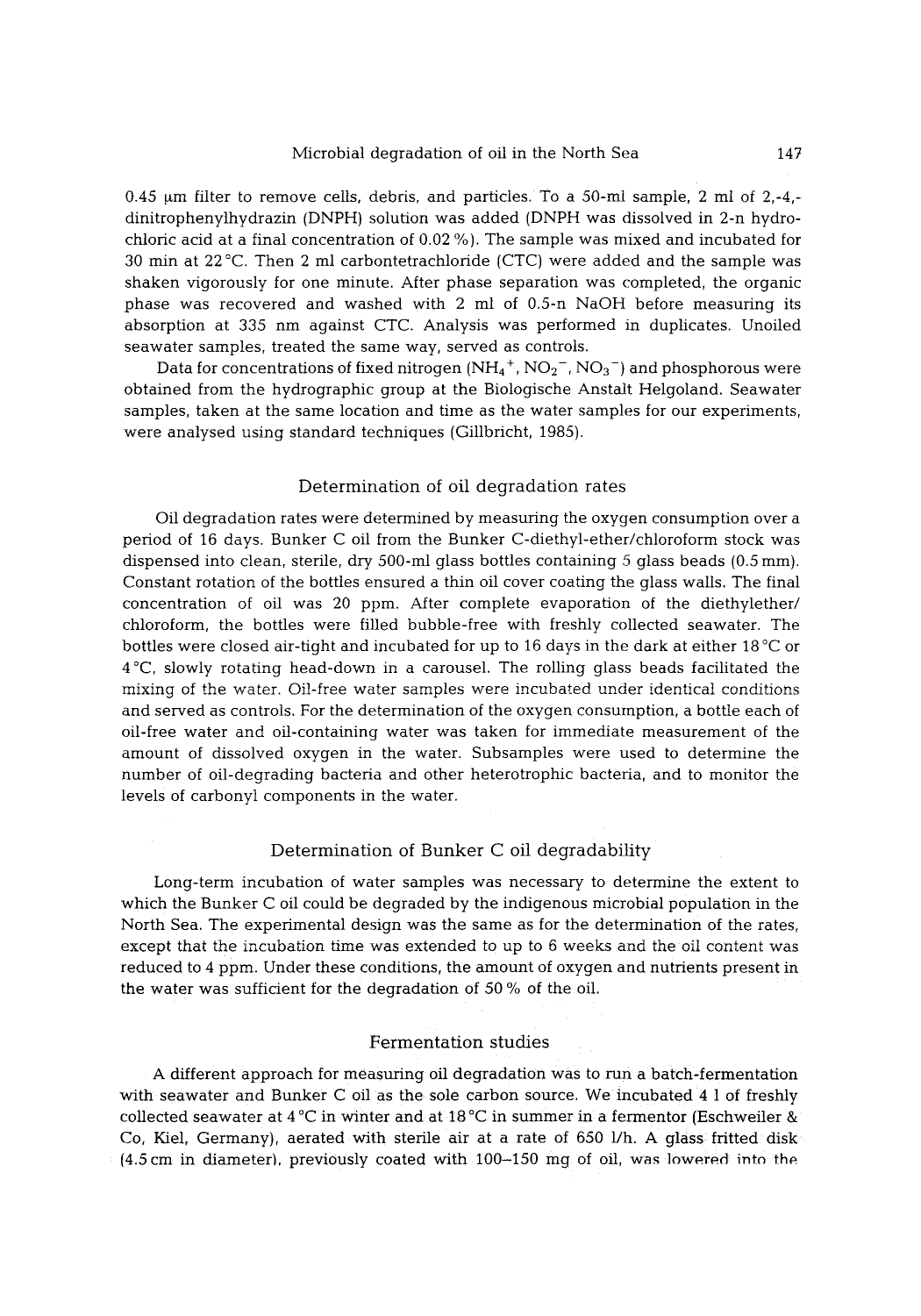water. The disk was retrieved after 21 days of incubation, and the elimination of oil was measured gravimetrically by comparing the weight of the oiled glass disk before and after incubation. In addition, the remaining oil was extracted and its weight was determined.

# In-situ experiments for the determination of oil removal from sediment in an open system

We designed a flow-through chamber system which was placed in the North Sea near Helgoland at a depth of 6 m and 50 cm above ground. This design permitted us to evaluate the contribution of physical factors to the removal of oil from sediment. The system is described in detail in a previous paper (Minas et al., 1986). Briefly, it consists of a series of identical plastic tubes, 9 cm in diameter and 17 cm in length. Placed inside these tubes were aluminium trays that contained about 70 g of coarse sediment that was dried at 150 °C overnight before it was coated with a defined amount, about 500 mg, of Bunker C oil from the Bunker C-diethylether/chloroform stock solution. After complete evaporation of the solvents, the tubes containing the trays with the oiled sediment were capped on either side with nylon gauze (mesh size  $1000 \mu m$ ). Several of these assemblies were attached to concrete foundations on the bottom of the North Sea and incubated for up to 15 weeks. An Anderaa RCM 4 recording unit (Aanderaa Instruments. Bergen. Norway] was used to measure the water temperature. After retrieval of a tube by divers. the sediment was dried at 130 $^{\circ}$ C overnight. Dry-weight measurements showed that no sediment was lost during incubation at sea. The oil content of the sediment was determined gravimetrically after extraction of the oil with ether:chloroform (1:1[v:v]) in a Soxhlet extractor. The solvent was heated at 80  $^{\circ}$ C and condensed over the sample at 4  $^{\circ}$ C. Extraction was stopped when the solvent remained colourless after passing through the sediment The amount of oil initially added to the sediment was determined by extracting the oil from three sediment samples. These samples were not incubated in the water but otherwise treated the same way as those that were exposed in the North Sea. The mean value of these extractions was used as reference for all other samples.

#### RESULTS

## Oil biodegradation in closed laboratory systems

Biodegradation of oil by indigenous microorganisms of the North Sea was determined by measuring the oxygen consumption in water samples that were incubated at  $4^{\circ}$ C or 18 $^{\circ}$ C. These temperatures were a close approximation to the surface water temperatures of the North Sea reached in winter and summer, respectively. Oil concentrations used in the experiments were adjusted to the duration of the experiment, the initial amount of dissolved oxygen, and the concentrations of nitrogen and phosphorous in the water. Under these conditions, neither oxygen nor nutrients were limiting, and we were able to determine the initial degradation rates for Bunker C oil. In addition, we were able to determine the degradability of this oil after incubation over a 6-week period. For the determination of biodegradation rates, we used an oil concentration of 20 ppm in the water sample, while only 4 ppm were used for degradability studies. At this low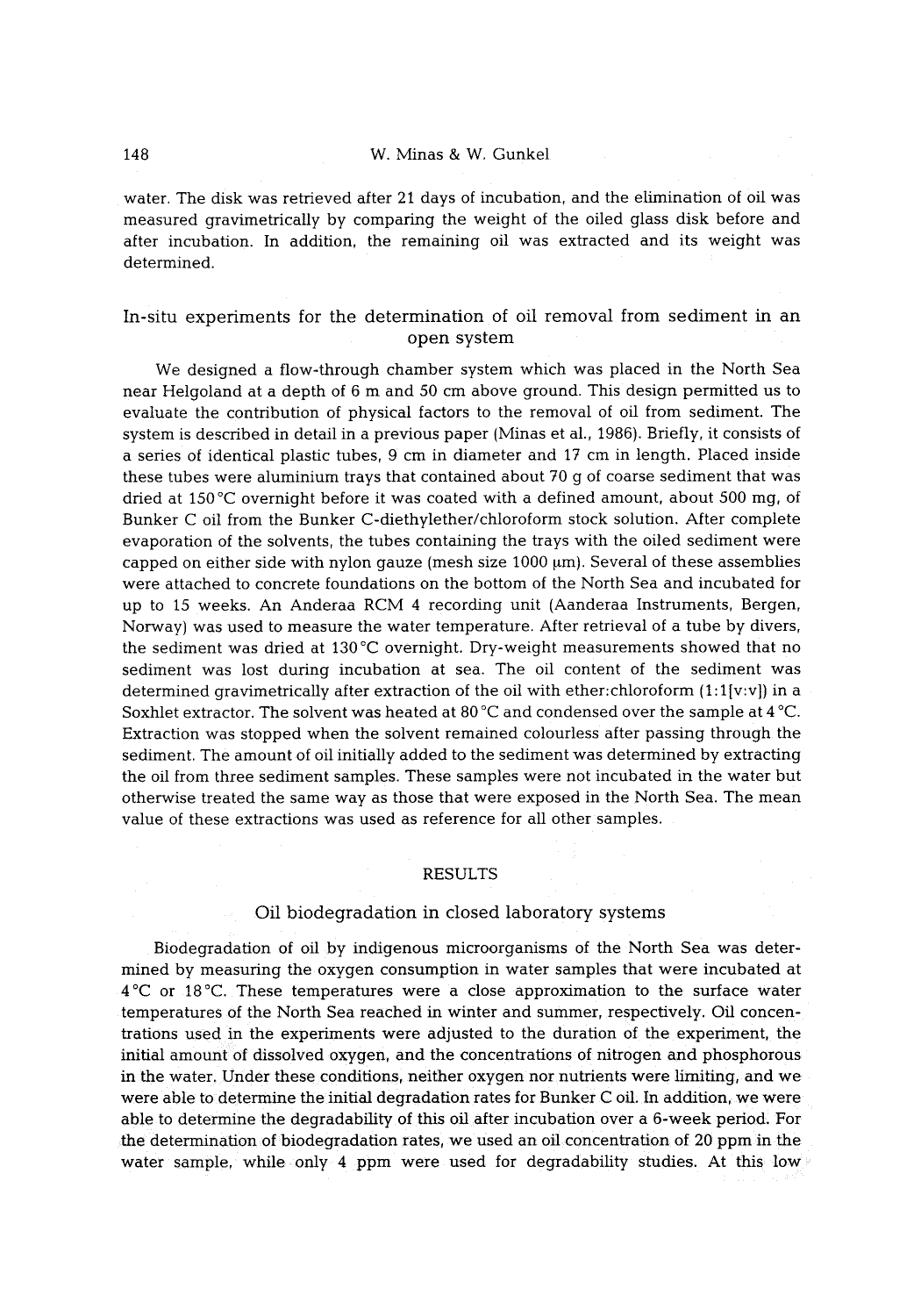concentration, 50 % of the oil could be degraded using the nutrients and dissolved oxygen present in the water sample. Degradation of less than 50 % would indicate that the oil contains components that are not easily degraded, or the bacterial population present in the water sample does not have the enzymatic capability to degrade this oil any further. Incubation time was restricted to a maximum of 6 weeks, since the possibility of adaptation or succession in the bacterial population degrading the oil was very limited in these experiments.

Oil degradation rates from experiments conducted once in winter and repeated during summer are summarized in Table 2. Water collected in winter showed a slower overall degradation as compared to water collected during summer. During the winter experiment, a 3.4-times faster biodegradation was measured when samples were incubated at  $18^{\circ}$ C as compared to  $4^{\circ}$ C. A 2.9-times difference was determined between incubation at  $4^{\circ}$ C and  $18^{\circ}$ C in the summer experiment. Interestingly, when comparing the rate measured at  $4^{\circ}C$  in winter and the rate for  $18^{\circ}C$  incubation in summer, a more than 4-fold faster degradation was obtained in summer.

A similar result was obtained for the biodegradability of the Bunker C oil measured as the amount degraded in 6 weeks (Table 3). Comparing the degradability at  $4^{\circ}$ C and  $18^{\circ}$ C, measured during the winter and summer experiments respectively, 1.9and 2.7-fold increases in the amount of oil degraded were determined at the higher temperature. Again, an almost 4-fold difference in the amount of oil degraded was measured when comparing results from incubations at  $4^{\circ}$ C during the winter experiment with results obtained during the summer experiment incubated at  $18\degree C$ . This difference was likely to be even greater, since no dissolved oxygen was left in the 6th-week sample of the summer experiment which inhibited further degradation of the oil.

As an alternative approach to the experiments in which oxygen consumption was used as a measure for oil degradation, we conducted batch-fermentations in which we measured oil degradation gravimetricaliy, Four litres of sea water were sparged with sterile, moist air to avoid oxygen depletion. A defined amount of oil applied on a fritted glass disk, hanging in the fermentor vessel, served as the carbon source in these fermentations. The fermentations were stopped after 21 days. The amount of oil degraded was determined by comparing the weight of the oiled glass disk prior to and after the fermentation. Degradation rates in these experiments were 22.2 g m<sup>-3</sup>a<sup>-1</sup> during the winter fermentation at 4 °C, and 80.4 g  $\text{m}^{-3}\text{a}^{-1}$  during the summer fermentation at

| Incubation          |                               | Oil degradation rates |                                               |               |
|---------------------|-------------------------------|-----------------------|-----------------------------------------------|---------------|
| temperature         | Winter<br>$(g m^{-3} a^{-1})$ |                       | Summer<br>$(q \text{ m}^{-3} \text{ a}^{-1})$ | Summer-Winter |
| 4 °C                | 5.58                          |                       | 6.66                                          | 19.4 %        |
| Factor $4 °C-18 °C$ | 3.42                          | 4.06                  | 2.93                                          |               |
| 18 °C               | 19.06                         |                       | 22.64                                         | 18.8 %        |
|                     | $(22.16$ at 4 °C              | Factor 3.63           | 80.39 at 18 °C)                               |               |

Table 2. Summary of oil-degradation rates as determined by oxygen consumption (or gravimetrically") in seawater samples to which 20 ppm (or 35 ppm) fresh Bunker C oil was added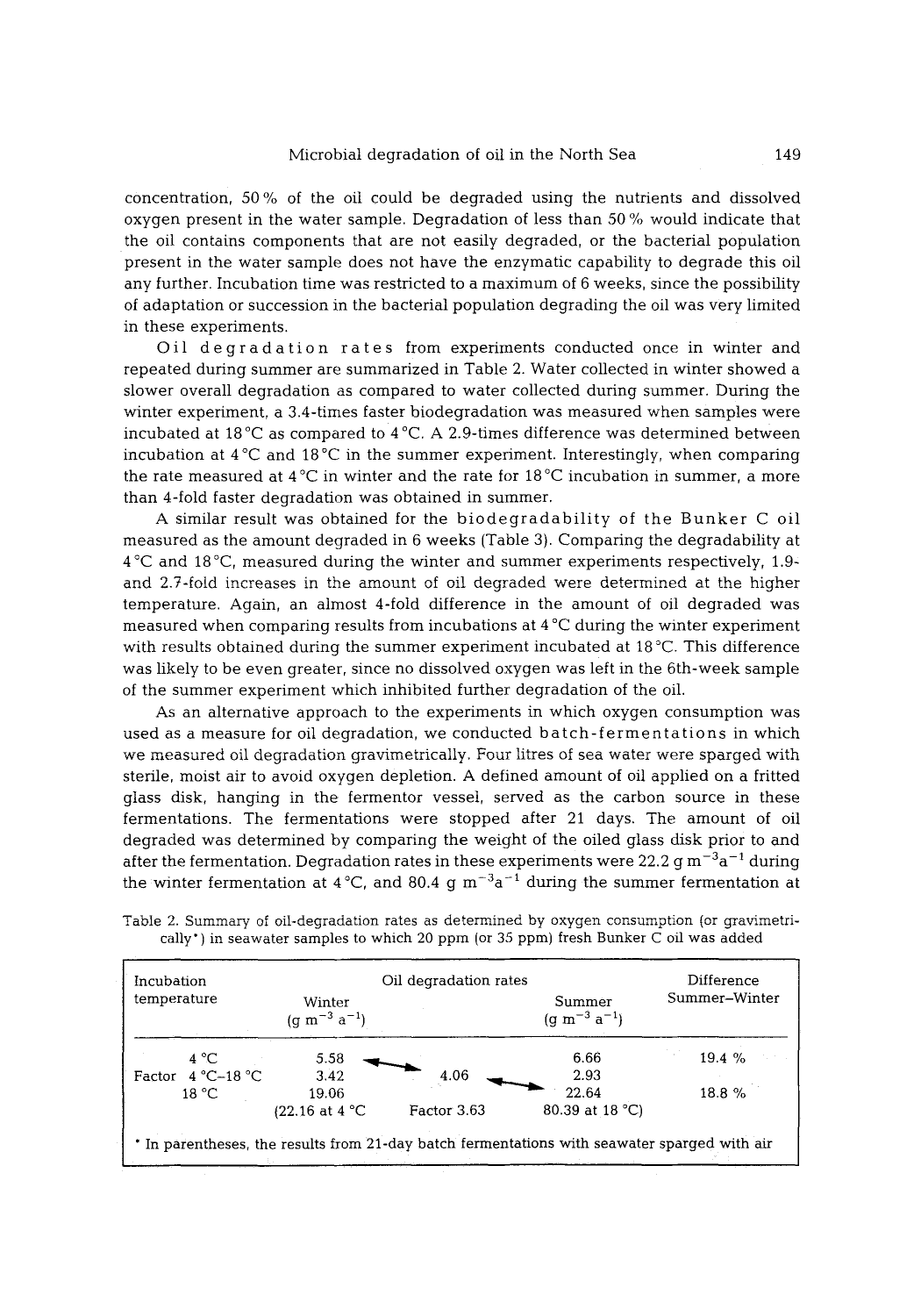| Incubation                                          | Oil removal   |     | Difference     |               |  |  |
|-----------------------------------------------------|---------------|-----|----------------|---------------|--|--|
| temperature                                         | Winter<br>(%) |     | Summer<br>(%)  | Summer-Winter |  |  |
| 4 °C                                                | 6.6           |     | 9.6            | $45.5 \%$     |  |  |
| 4 °C-18 °C<br>Factor                                | 1.9           | 3.9 | 2.7            |               |  |  |
| 18 °C                                               | 12.6          |     | $25.6^{\circ}$ | $103.2 \%$    |  |  |
| * Oxygen limited due to complete oxygen consumption |               |     |                |               |  |  |

Table 3. Summary of oil-degradability as determined by oxygen consumption in sea-water samples to which 4 ppm fresh Bunker C oil was added

18<sup>°</sup>C. Again almost a 4-fold difference in the degradation rate was observed between summer and winter. Measurements of carbonyl components in the water at the beginning of the fermentation and after 21 days, showed a 63-fold increase after the  $4^{\circ}C$ fermentation, while only a 2.6-fold higher concentration was measured at the end of the summer fermentation. This indicated that a significant amount of partially oxidized hydrocarbons accumulated in the water during the winter experiment, whereas hydrocarbons are either oxidized completely or transformed into biomass during the summer experiment. Alternatively, sparging with air could have volatilized some of the compounds.

## Determination of the kinetic constants  $V_{\text{max}}$  and  $K_M$

We studied degradation at various concentrations of oil ranging from 2 ppm to 20 ppm. Within this range, we found a positive and linear correlation between degradation rate and oil concentration. Figure 1 shows degradation rates obtained with 2, 4, 8, and 20 ppm oil during a 16-day incubation. The linear correlation between degradation rates and oil concentrations indicates that all concentrations were below saturation of the microbial and enzymatic activities. One exception was the measurement for the 20 ppm winter water sample incubated at  $18\textdegree C$  and marked as 'winter' in Figure 1. We substituted this value by the rate obtained under the same condition in summer (marked summer). Assuming that oil biodegradation follows Michaelis-Menten kinetics, we used these rates to determine  $V_{max}$  and  $K_M$  for Bunker C oil degradation. From a Lineweaver-Burk plot, we determined  $V_{max}$  (Fig. 2) which was 0.0528 mg l<sup>-1</sup> d<sup>-1</sup> or 19.3 g m<sup>-3</sup> a<sup>-1</sup> for samples incubated at 4 °C.  $V_{max}$  at 18 °C was 0.1676 mg l<sup>-1</sup> d<sup>-1</sup> or 61.2 g m<sup>-3</sup> a<sup>-1</sup>. The  $K_M$ for the  $4^{\circ}$ C and  $18^{\circ}$ C incubation was 43.9 ppm and 40.7 ppm, respectively. As expected, a change in temperature had a great influence on  $V_{max}$ , a determinant for the speed with which a reaction takes place. The change in temperature had no effect on the Michaelis constant  $K_M$ , which is a measure for substrate affinity.

# Viable cell counts

We determined the number of heterotrophic bacteria and the percentage of oildegrading bacteria of all water samples processed. Medium. incubation temperature and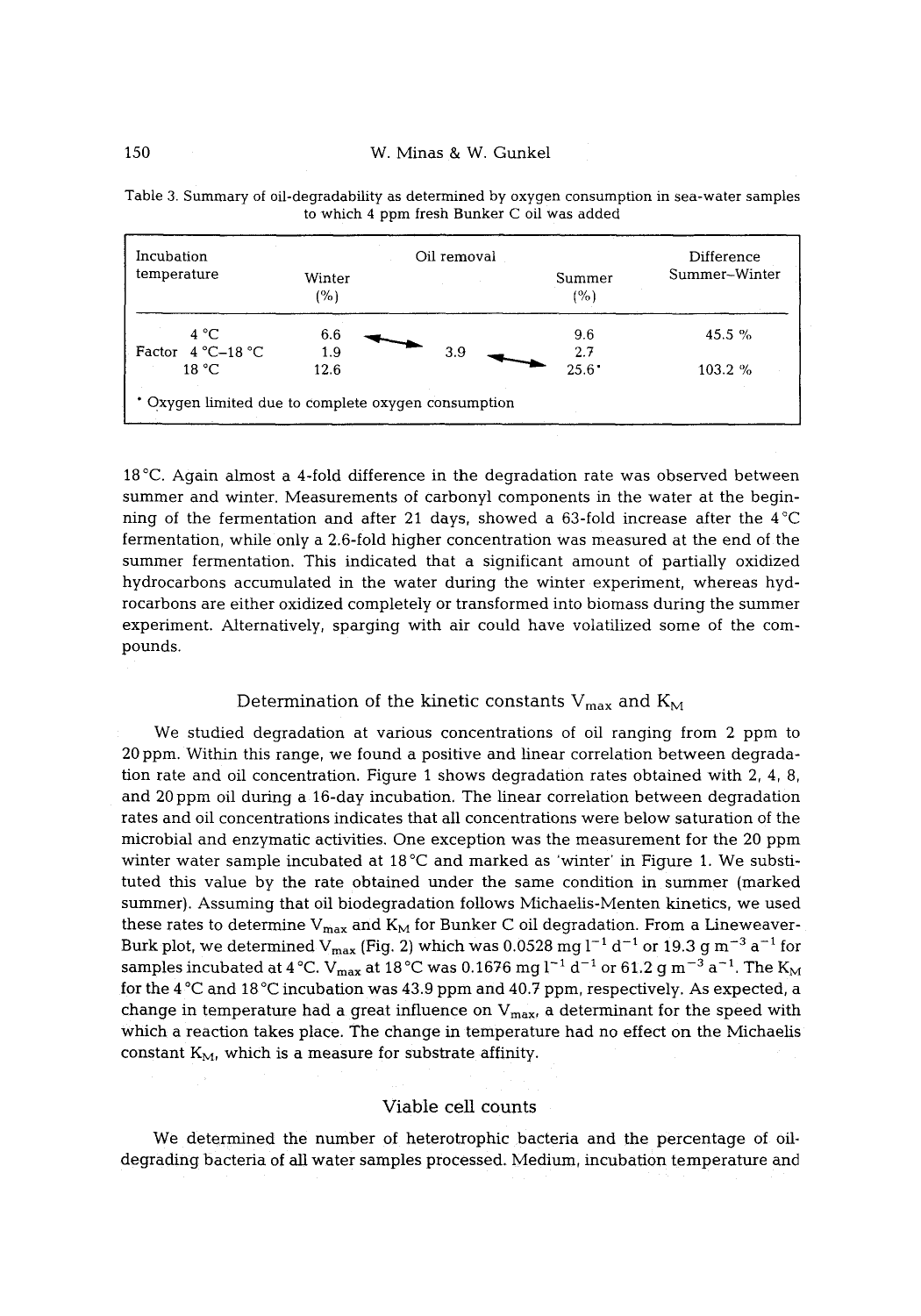

Fig. 1. Oil degradation rates determined in water samples that contained oil concentrations between 2 ppm and 20 ppm. Rates were measured in water samples incubated at  $4^{\circ}$ C (filled circles) and  $18^{\circ}$ C (open circles). See text for details

duration will all influence the number of viable cells counted for a water sample. For the purpose of monitoring biodegradation of oil, however, the standard method employed proved sufficient to follow the increase of total heterotrophic bacteria and oil degrading bacteria (ODB) and to demonstrate an increase in ODB over time in water samples that contained oil. The initial number of bacteria in the water samples used in the experiments was between  $10^3$  and  $10^4$  cells per ml (data not shown). Typically, the number of heterotrophic bacteria remained within one order of magnitude of the initial value, while the number of ODB among these increased from between a 0.01 to 5 % base level to up to 100 % and higher (data not shown). More than 100 % ODB are possible, since these bacteria do not necessarily grow under the conditions used to determine the number of heterotrophic bacteria.

# In-situ experiments in the North Sea

Oiled sediment samples were exposed in the North Sea for up to 15 weeks. After recovering the sediment, the remaining oil was extracted and its weight was determined on a microbalance. A temperature probe was used to monitor the water temperature during the experiment. The results of two experiments, one conducted during winter and the other during summer, are summarized in Figure 3. The highest oil removal was obtained during the first 6-8 weeks of both experiments. Over 70 % and 40 % of the oil was removed during the winter and summer experiment, respectively. Only minor changes in the oil content of the sediment were measured after these first weeks. Measuring the dry weight of the sediment after exposure in the North Sea revealed that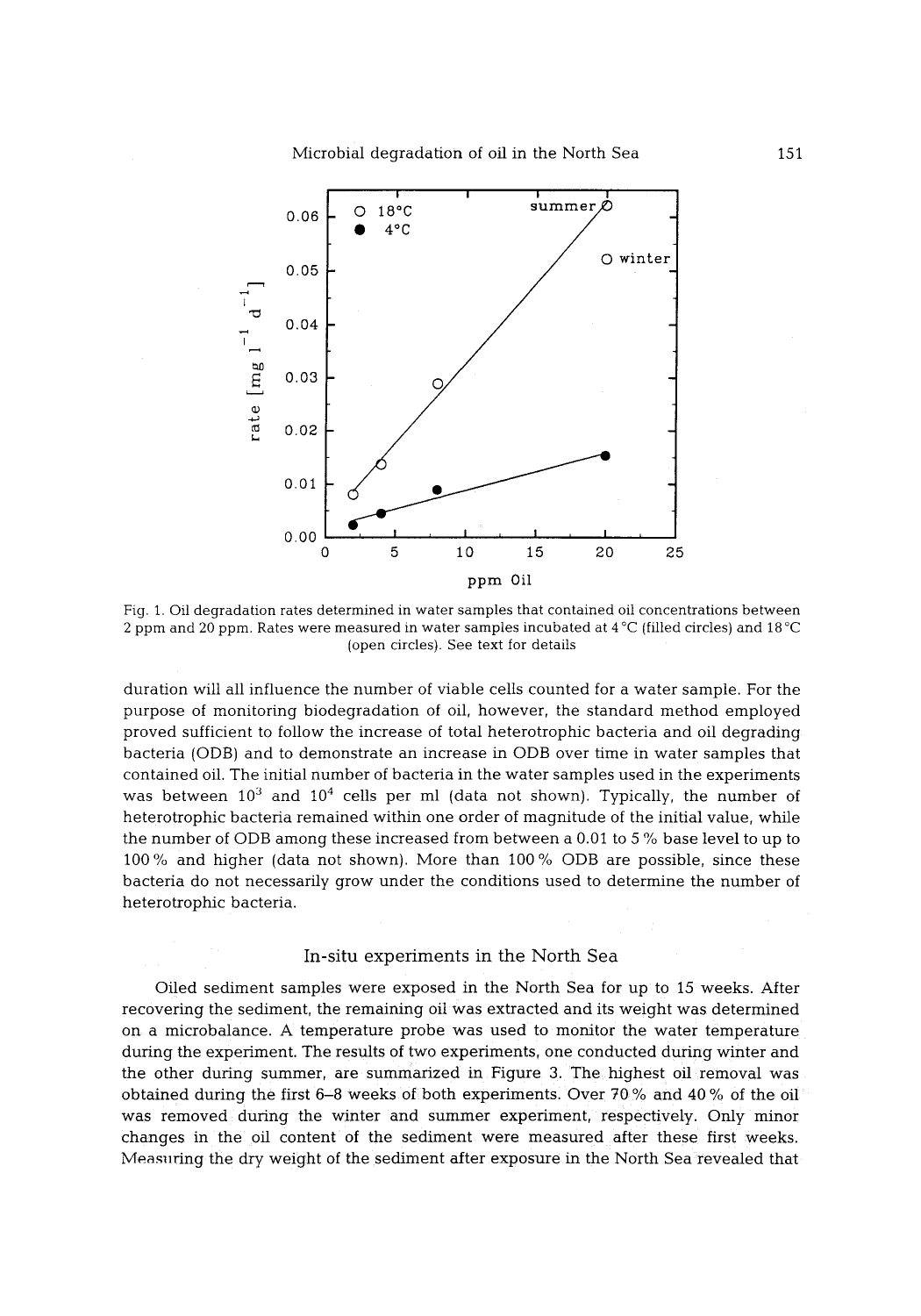

Water samples were incubated at 4°C (filled circles) and 18°C (open circles).  $V_{\text{max}}$  is calculated from the intercept of the Y-axis which represent Fig. 2. Lineweaver-Burk plot oi~degradation rates determined in water samples that contentiation rates determined in water samples and  $20~$  ppm and  $20~$  $^{16}$  and a paral paral paral paral and the properties in the transition is a properties in the plot. The plot is different and  $^{16}$  and  $^{16}$  and  $^{16}$  and  $^{16}$  and  $^{16}$  and  $^{16}$  and  $^{16}$  and  $^{16}$  and  $^{16$ are enlarged on the left and lower left of the plot. The function for each graph is given on the right, together with the calculated values for  ${\rm V_{max}}$ Water samples were incubated at  $4\degree$ C (filled circles) and  $18\degree$ C (open circles).  $V_{\text{max}}$  is calculated from the intercept of the Y-axis which represents Fig. 2. Lineweaver-Burk plot of oil-degradation rates determined in water samples that contained oil concentrations between 2 ppm and 20 ppm.  $1/V_{\rm max}$ . The Michaelis constant  $K_N$  is calculated from the intercept of the X-axis which is - 1/K<sub>W</sub>. The regions where the graphs intercept the axes and  $K_{h1}$ . Substrate concentrations are given in ppm, and rates are expressed as mg oil degraded per liter of water per day (mg  $1^{-1}$   $d^{-1}$ ) and  $K<sub>N</sub>$ . Substrate concentrations are given in ppm, and rates are expressed as mg oil degraded per liter of water per day (mg  $1^{-1}$   $d^{-1}$  $s_{\rm X}$ . The Michaelis constant  $K_{\rm N}$  is calculated from the intercept of the X-axis which is  $-1/K_{\rm N}$ . The regions where the graphs intercept the axes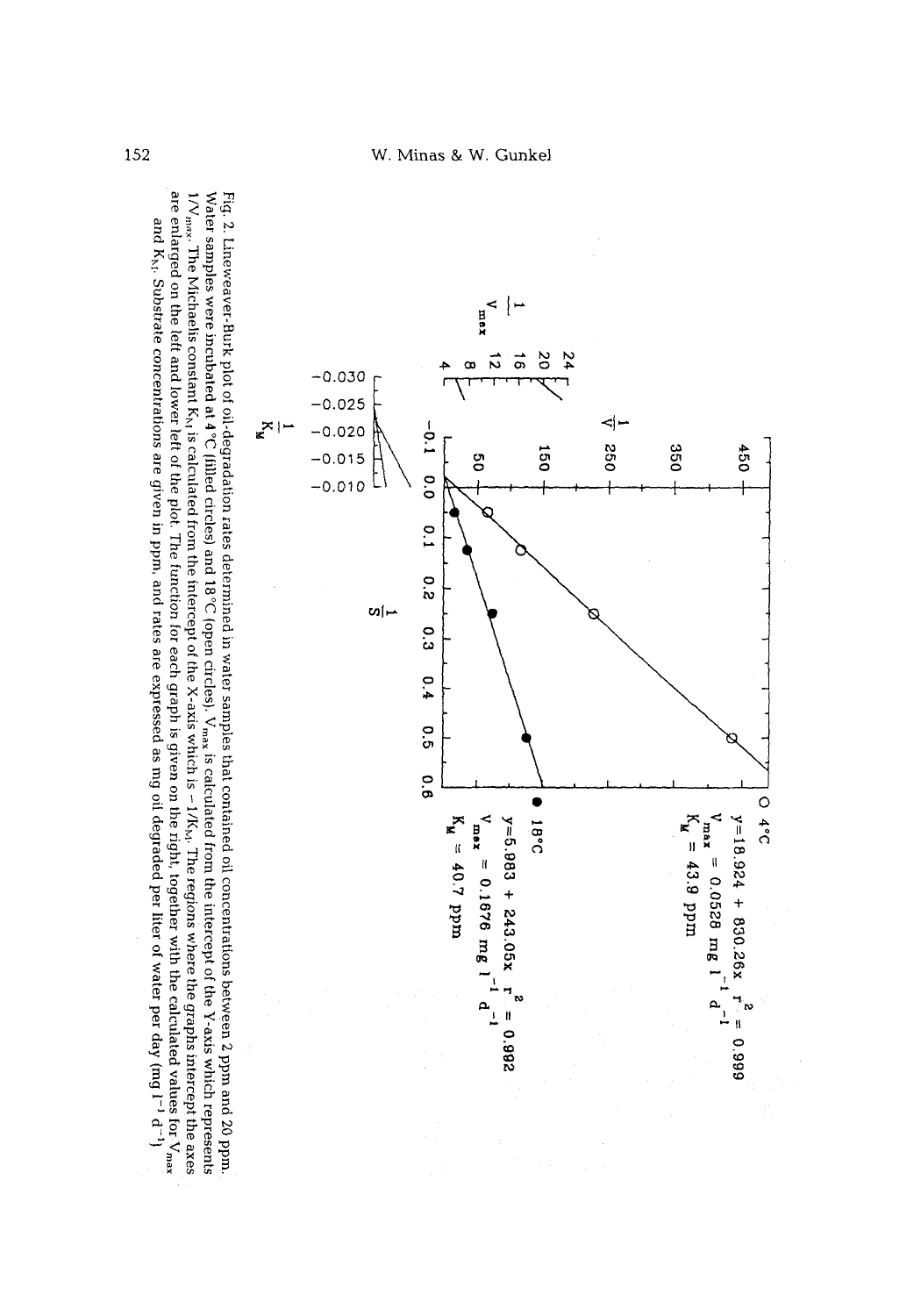no sediment was lost during incubation. On the contrary, often 2-3 times the initial amount of sediment was found inside the holding device. This sediment consisted of fine sand overlying the original oil coated sediment, causing it to become anaerobic. Samples with a very high influx of sediment are marked in Figure 3. The major differences between oil removal in winter and summer were: (a) an immediate and more rapid onset of oil removal during the summer as compared to winter, and (b) a maximal removal that amounted to some 40 % in summer and to over 70 % in winter. Samples from the recovered oil were sent to Dr. Dahlmann at the German Hydrographic Institute (DHI, Hamburg) for analysis by gas chromatography, coupled with mass spectroscopy (GC-MS). The GC-MS analysis of the samples was performed to examine possible changes in the alkane pattern of the oil which would indicate biological oil degradation. We found that the alkane pattern of the samples incubated in the sea was not significantly different from that of the fresh oil (data not shown), indicating that the oil removal from the sediment was mainly due to abiotic factors. Under this assumption, the stormy winter weather and strong currents would explain the high loss of oil. During the summer experiment, algal growth on the gauze membranes, used to contain the sample, restricted



Fig. 3. Oil removal from sediment samples that had been exposed in the North Sea for up to 15 weeks during winter (filled symbols and solid lines) and summer (open symbols and dotted lines). Changes in North Sea water temperature are shown in the upper portion. Points marked 'high sediment intake' represent samples in which more than twice the initial amount of sediment was found after incubation at sea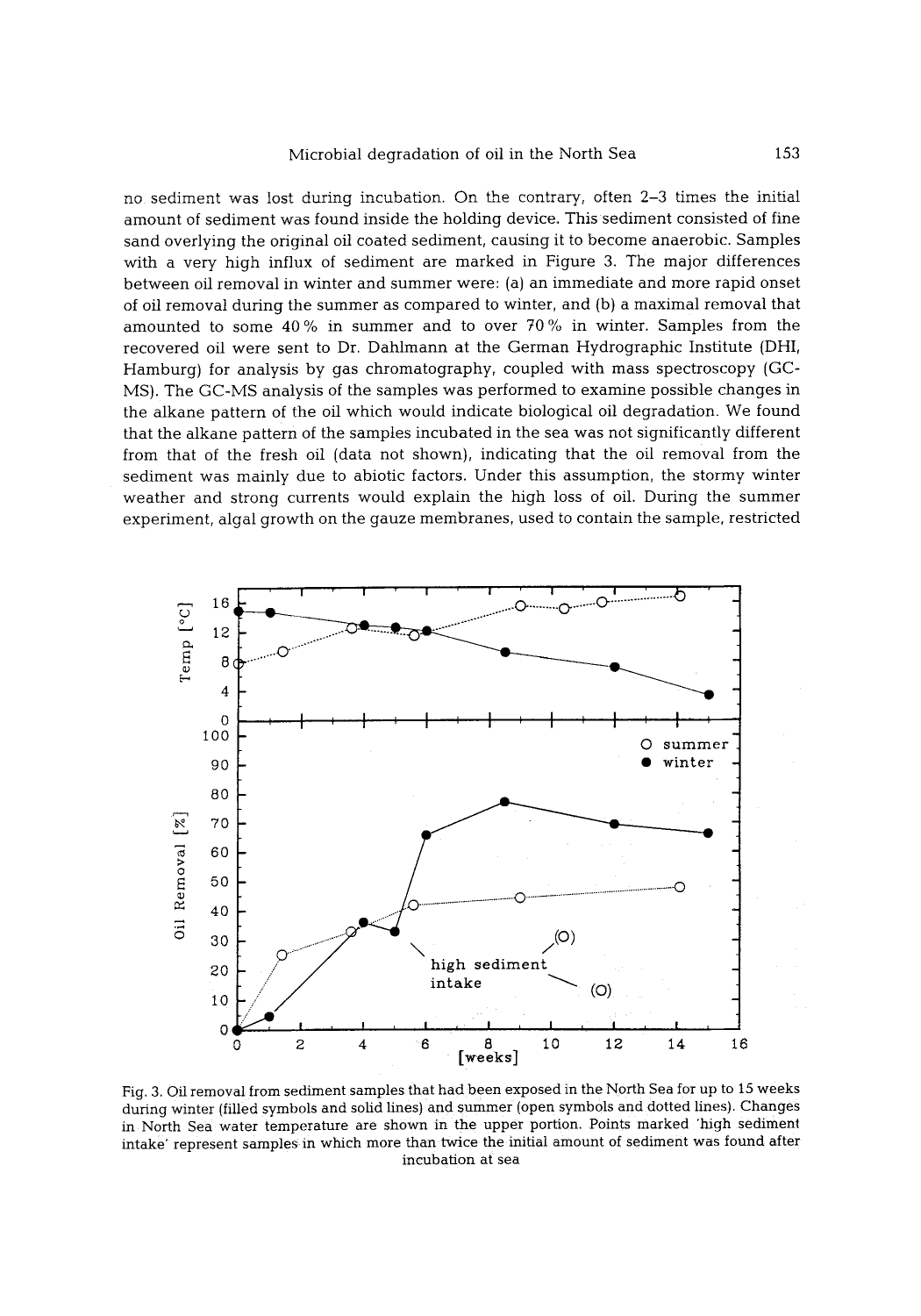# 154 W. Minas & W. Gunkel

the flow of water over the sample. Despite constant removal of the algae, the reduced water exchange over the sample could be the main reason for the relatively small loss of oil.

## DISCUSSION

In this study, we examined the microbial degradation of Bunker C oil in the North Sea. Different sets of experiments were designed in which freshly sampled seawater was exposed to oil and incubated at different temperatures. These experiments were conducted once during winter and repeated during summer. This allowed us to study seasonal variations int he oil-degrading potential of the microbial community present in the water. In addition to closed-system laboratory experiments, a set of experiments was conducted in the open North Sea in order to evaluate the significance of biodegradation versus abiotic removal of oil from a model environment.

For the two sets of laboratory experiments described here, we chose oxygen consumption as the sumparameter for the determination of oil degradation. Using this method, one does not distinguish between mineralization of the oil to  $CO<sub>2</sub>$  and water, partial oxidation, or transformation into biomass. Other analytical methods, such as gas chromatography and spectroscopy (mass, UV, or IR), are frequently used for fingerprinting of oil samples (Dahlmann, 1985). However, these methods are very specific for the various classes of hydrocarbons, This makes quantification of the overall degradation of oil difficult. Thus, measurement of oxygen consumption was the most suitable method for the purpose of this study. An alternative way of measuring the degradation of oil was a gravimetrical determination of oil removal from a water sample. This approach was utilized when higher quantities of oil were used. as in batch-fermentations and in in-situ experiments.

Enhancement of oil biodegradation by the addition of nitrogen and phosphorus to the water has been well documented (Gunkel, 1967). For the purpose of this study, we have investigated the oil-degrading potential of the indigenous microbial population in the North Sea under natural conditions with no nitrogen or phosphorus added. At the very low oil concentrations used. the amounts of nitrogen and phosphorus present in the seawater were high enough not to limit oil degradation. This was confirmed by experiments in which nutrients were added, but in which no enhancement of oil degradation was observed (data not shown).

From oxygen consumption measurements, we obtained rates for the Bunker C degradation during winter and summer. A 3.4- to 2.9-fold difference in degradation was measured between water samples incubated at  $4^{\circ}$ C and  $18^{\circ}$ C in winter and summer, respectively. From an environmental point of view, the more interesting comparison was between the rates obtained at  $4^{\circ}$ C in winter and at  $18^{\circ}$ C in summer. This showed that oil degradation was over 4 times faster during the summer. Gravimetrical determination of oil degradation by measuring the oil removal from a fritted glass filter disk after 21-day batch-fermentations confirmed a 3- to 4-times higher degradation rate during summer. Oil degradation rates in the fermentations were higher than those obtained in experiments using oxygen consumption as a measure for oil degradation. Oil dissolution or emulsion from the disk into the water, or the sparging with air, could account for the higher rates. Sparging the water with air could have volatilized some components of the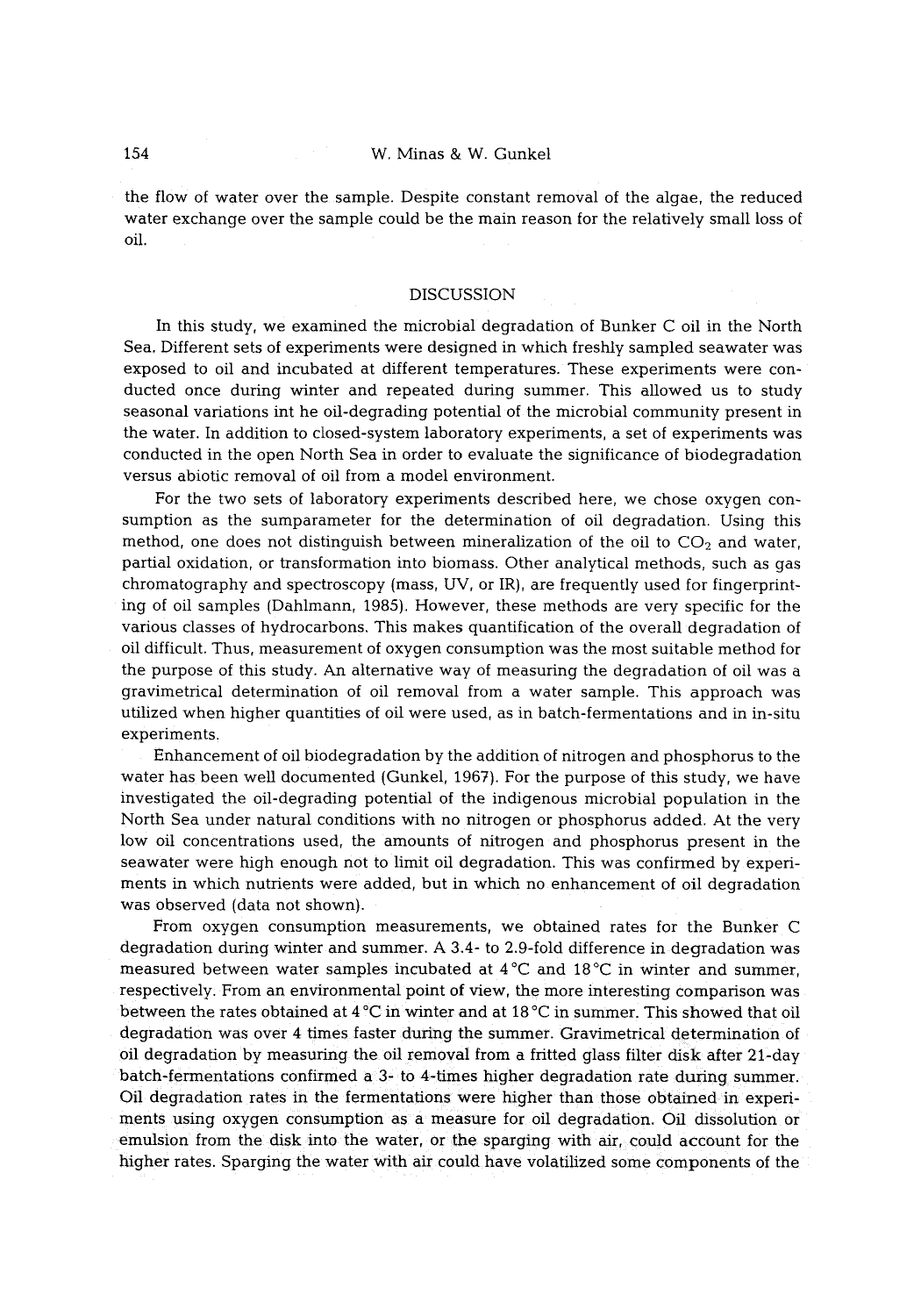oil similar to the situation found at the water surface in the open sea. However, Bunker C is a heavy 350 °C residue of crude oil, comprised mostly of long-chain ( $>C_{20}$ ) aliphatics, 4to 6-ring aromatics and heterocyclic compounds that are not very volatile at  $4^{\circ}$ C and 18 °C. Since the rates were close to the  $V_{max}$  determined for oil degradation (see below), we consider the higher rates mainly to be the result of higher oil concentrations used in the fermentations. Measurement of carbonyl compounds in the water showed an over 60 fold increase after 21 days during the winter experiment at  $4^{\circ}C$ , compared to only 2.5times more carbonyl compounds after 21 days at 18  $^{\circ}$ C in water collected in summer. The accumulation of carbonyl compounds, as a result of a partial oxidation of hydrocarbons mainly observed in winter, indicated that the microbial population in winter had a different oil-degrading potential than the population present at a higher water temperature in summer. In addition, higher volatility at  $18\degree$ C could further reduce the concentration of carbonyl compounds in the water.

Kinetic constants  $V_{max}$  and  $K_M$  for oil degradation could be determined from rates determined by measurements of oxygen consumption for oil concentration between 2 ppm and 20 ppm. A change in temperature from 4  $\rm{°C}$  to 18  $\rm{°C}$  had a greater effect on V<sub>max</sub>. The  $K_M$  values for both temperatures were about the same. Thus, changes in oil degradation at different temperatures are due to variations in rates rather than changes in substrate affinity. Interestingly,  $V_{max}$  determined at 4 °C under these conditions was about the same as the rate measured in the  $4^{\circ}$ C winter fermentation, despite the experimental differences. At 18<sup>o</sup>C, however, V<sub>max</sub>, as determined by oxygen consumption, was 61.2 g m<sup>-3</sup> a<sup>-1</sup> which was 25 % lower than the rate of 80.4 g m<sup>-3</sup> a<sup>-1</sup> obtained in the batch-fermentation at  $18\,^{\circ}\text{C}$  in summer. As discussed, increased solubility and volatility at  $18\,^{\circ}\mathrm{C}$  might account for the difference between the two experimental systems.

Results similar to those for degradation rates were obtained for the degradability of the Bunker C oil. The conditions in these experiments were such that degradation of less than 50 % of the oil would indicate that the oil contains components that are not easily degraded, or that the bacterial population present in the water sample does not have the enzymatic capability to degrade this oil any further. With a maximum amount of 25.6  $\%$ oil degraded during summer at 18<sup>o</sup>C and a minimum of 6.6% in winter at 4<sup>o</sup>C, we determined a ca 4-fold difference in degradability. This low degradability indicated that this oil contained a high portion of compounds that are not readily degraded. Walker et al. (1975) found under similar conditions that only 11% of Bunker C oil was degraded at 15 °C. Johnston (1970), using gravel sand columns, determined that the first 10 % of oil was rapidly degraded, while the remaining 90% was very persistent. Gibbs & Davis (1976) showed that 12 % of the 350 °C residue of Kuwait crude oil was degraded within 12 weeks at temperatures ranging from  $6-21^{\circ}$ C. An increase in temperature by  $10^{\circ}$ C resulted in a 2.7-fold increased degradation ( $Q_{10} = 2.7$ ). In our study, a 14 °C increase in temperature alone  $(4^{\circ}C \rightarrow 18^{\circ}C)$  resulted in a 3.4-fold and 2.9-fold enhancement in winter and summer, respectively, which is equivalent to a  $Q_{10}$  of 2.4 and 2.1. The environmentally more relevant comparison of degradation between winter at  $4^{\circ}C$  and summer at 18 °C resulted in a  $Q_{10}$  of 2.9, which was higher than that reported in the literature (Gibbs & Davis, 1976).

All our findings combined: (a) different degradability in winter and summer. (b) 4 times-higher degradation rates for Bunker C oil in summer, and (c) the accumulation of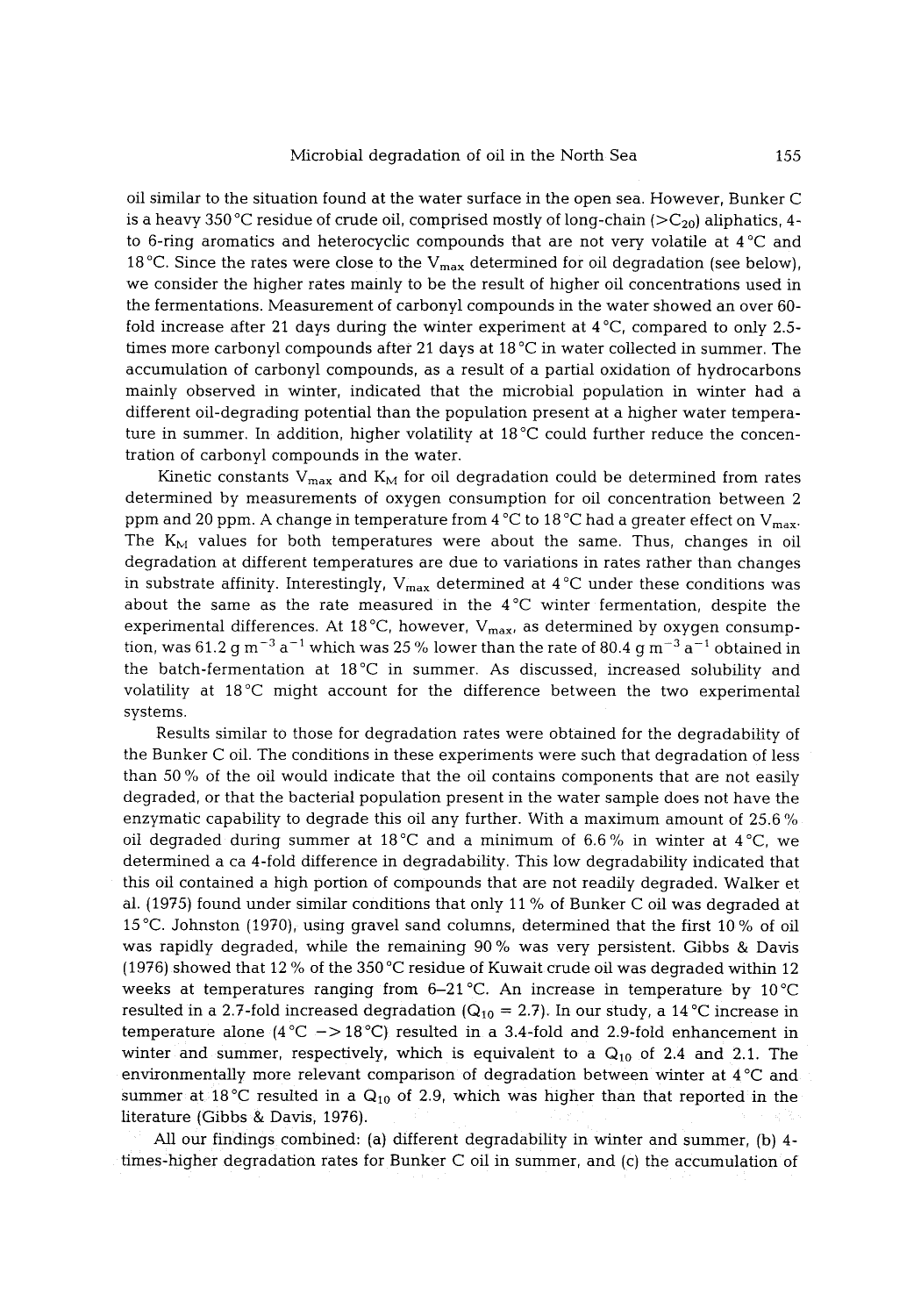oxidation products, suggested differences in the oil-degrading potential of the microbial populations present in the water. Since the number of cells in the North Sea water was similar throughout the experiments, we assume that the difference in the potential to degrade the oil is due to seasonal changes in the microbial population as a function of water temperature and nutrient concentrations. Such changes in populations are well known and documented for the North Sea (Sieburth, 1967), and it should not be surprising that this will influence oil biodegradation.

In addition to laboratory experiments in closed systems under controlled conditions, we conducted a series of experiments in the open North Sea in which we had little control over the experiment. However, we found them useful to determine the fate of an oil contamination in the environment itself, and to answer the questions: (a) how long it would take for this oil to be removed or degraded, and (b) what are the major factors contributing to the removal: biotic or abiotic? Compared to lab experiments in which 6.6 to 25.6 % of oil was degraded within 6 weeks, in the in-situ experiments we determined an oil removal of over 70 % and over 40 % during the same time-period in winter and summer, respectively. From the largely unaltered alkane pattern of the recovered oil, however, we concluded that this high removal rate was due to physical factors such as washout and solution, rather than biological degradation. Thus, the oil was not removed from the environment but rather redistributed, diluted, and dispersed. Since these processes usually result in increased surface to volume ratios, subsequent biodegradation would be faster. It also showed that next to biodegradation of oil, physical factors can have an equal (summer) or even greater (winter) influence on the removal of a contaminant from the environment.

In conclusion, we found that Bunker C oil is degraded in summer at an approximately 4-times faster rate than in winter. In-situ experiments in the North Sea showed that even though biodegradation is slowed down during winter, physical removal of oil from surfaces could be enhanced due to higher wave activities and stormy weather conditions. This could prove advantageous for the subsequent biodegradation of the oil. However, many other factors effect the degradation of large quantities of oil under spill conditions, the most important being the type of oil. Spreading on the water surface and distribution in the water column will increase the surface area on which microbial degradation takes place. Microbial activity can be enhanced by dispersing floating oil slicks, either chemically or mechanically, further increasing the oil-water interface and improving degradation (Tramier & Sirvins 1983; Halmo 1985), or by adding oleophilic fertilizers. The "EXXON Valdes" spill and the successful application of oleophihc fertilizers to clean some of the polluted beaches in Prince William Sound is one of the more recent examples for large-scale bioremediation (Lindstrom et al., 1991).

Finally, it is important to note that oil degradation rates are always specific for the type of oil and the environmental conditions studied. In this work. we have presented data on the degradation of one of the most persistent oils, the heavy Bunker C fuel oil, m the North Sea. This information might be useful for clean-up operations, now and in the future,

*Acknowledgements.* We thank Professor Dr. H. Kaltwasser and the late Professor Dr. R. Schweisfurth for helpful discussions, also the crew of the MB Aade and the BAH underwater diving team for their help during sampling. This study (Project No. 335-01) was funded by the German Society for Petroleum Science and Coal Chemistry.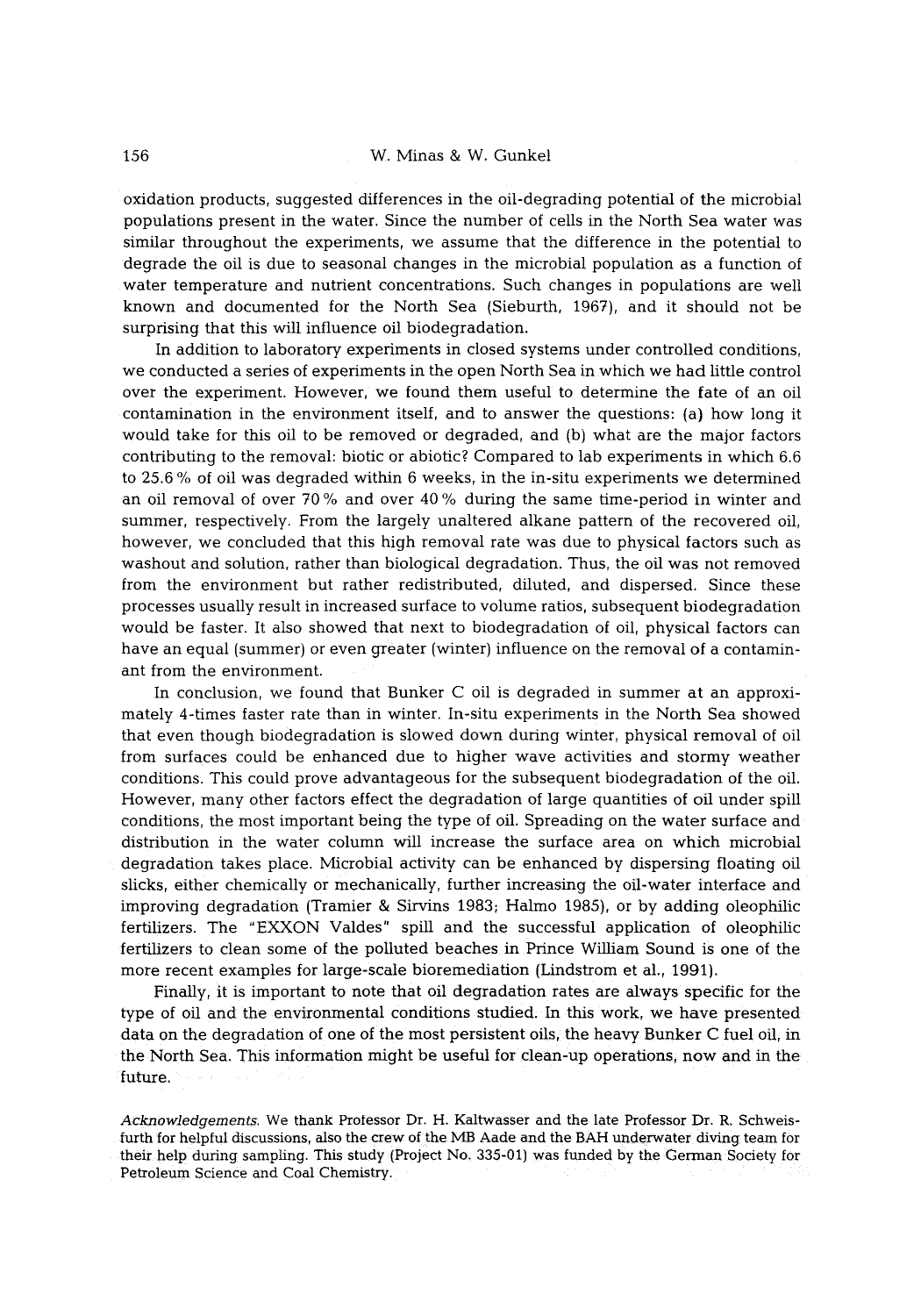#### LITERATURE CITED

Atlas, R. M. (Ed.), 1984. Petroleum microbiology. Macmillan, New York, 692 pp.

Atlas, R. M., 1991. Microbial hydrocarbon degradation - bioremediation of oil spills. - J. chem. Technol. Biotechnol. 52, 149-156.

- Bossert, I. & Bartha, R., 1984. The fate of petroleum in soil ecosystems. In: Petroleum microbiology. Ed. by R. M. Atlas. Macmillan, New York, 434-476.
- Dahlmann, G., 1985. Herkunft der (Dlverschmutzungen an der deutschen Nordseekfiste. Seev6gel 6 (Sonderbd.), 73-80.
- Floodgate, G. D., 1984. The fate of petroleum in marine ecosystems. In: Petroleum microbiology. Ed. by R. M. Atlas, Macmillan, New York, 355-397.
- Gait, J. A., Hehr, W. J. & Payton, D. L., 1991. Fate and transport of the "Exxon Valdez" oil spill. Environ. Sci. Technoi. 25, 202-209.
- Gibbs, C. F., 1975. Quantitative studies on marine biodegradation of oil. I: Nutrient limitation at 14~ - Proc. R. Soc. (Ser. B) *188,* 61-82.
- Gibbs, C. F. & Davis, S. J., 1976. The rate of microbial degradation of oil in beach gravel column. Microb. Ecol. 3, 55-64.
- Gillbricht, M., 1985. Hydrographie, Nährstoffe und Phytoplankton bei Helgoland. -Jber. Biol. Anst. Helgoland *1984,* 27-30.
- Gunkel, W., 1964. Einwirkungen des kalten Winters 1962/63 auf die Bakterienpopulation vor Helgoland. -Helgoländer wiss. Meeresunters. 10, 246-256.
- Gunkel, W., 1967. Experimentell-6kologische Untersuchungen fiber die limitierenden Faktoren des mikrobiellen Olabbaus im marinen Milieu. - Helgol~nder wiss. Meeresunters. *16,* 210-225.
- Gunkel, W. & Trekel, H. H., 1967. Zur Methodik der quantitativen Erfassung 61abbauender Bakterien in ver61ten Sedimenten und B6den, O1-Wassergemischen und teerartigen Substanzen. - Helgol~nder wiss. Meeresunters. *I6,* 336-348.
- Halmo, G., 1985. Enhanced biodegradation of oil. In: Proceedings of the 1985 Oil Spill Conference, Los Angeles, California. American Petroleum Institute, Washington, 531-537.
- Johnston, R., 1970. The decomposition of crude-oil residues in sand columns. J. mar. biol. Ass. U. K. 50, 925-937.
- Kalle, K., 1939. Einige Verbesserungen zur Bestimmung des gelösten Sauerstoffs im Meerwasser. -Annin Hydrogr., Berlin *67,* 267-269.
- Leahy, J. G. & Colwell, R. R., 1990. Microbial degradation of hydrocarbons in the environment. Microbiol. Rev. *54,* 305-315.
- Lindstrom, J. E., Prince, R. C., Clark, J. C., Grossman, M. J., Yeager, T. R., Braddock, J. F. & Brown, E. J., 1991. NIicrobial populations and hydrocarbon biodegradation potentials in fertilized shoreline sediments affected by the T/V "Exxon Valdez" oil spill. - Appl. environ. Microbiol. 57, 2514-2522.
- Minas, W., Gunkel, W. & Tadday, G., 1986. An open flow-through chamber system a new tool for experimental ecological investigations in the marine sublittoral. - Mar. environ. Res. *20,*  299-305.

National Research Council (Ed.), 1985. Oil in the sea. National Academy Press, Washington, 601 pp.

- Peach, K. & Tracey, M. V., *1955.* Moderne Methoden der Pflanzenanalyse. Springer, Heidelberg 2, 421-431.
- Rao, U. R., Chamdrasekhar, M. G., Radhakrishnan, K., Jayaraman, V., Desai, P. S., Pal, P. K. & Joshi, P. C., 1991. Environmental impacts of the Persian Gulf oil spill and oil-fire smoke. - Curr. Sci. 60, 486-492.
- Reineking, B., 1984. Zum Seevogelsterben durch Olpest an der deutschen Nordseekfiste im Winter 1982/83. - Seevögel 5, 43-49.
- Sieburth, J. McN., 1967. Seasonal selection of estuarine bacteria by water temperature.  $-$  J. Exp. mar. Biol. Ecol. 1, 98-121.
- Tramier, B. & Sirvins, A., 1983, Enhanced oil biodegradation: a new operational tool to oil spills. In: Proceedings of the 1983 Oil Spill Conference, San Antonio, Texas. American Petroleum Institute, Washington, 115-119.
- Tromp, D. & Coenen, R. C. A., 1991. The third international conference on the protection of the North Sea - review and challenges. - War. Sci. Technol. *24.* XV-XX.